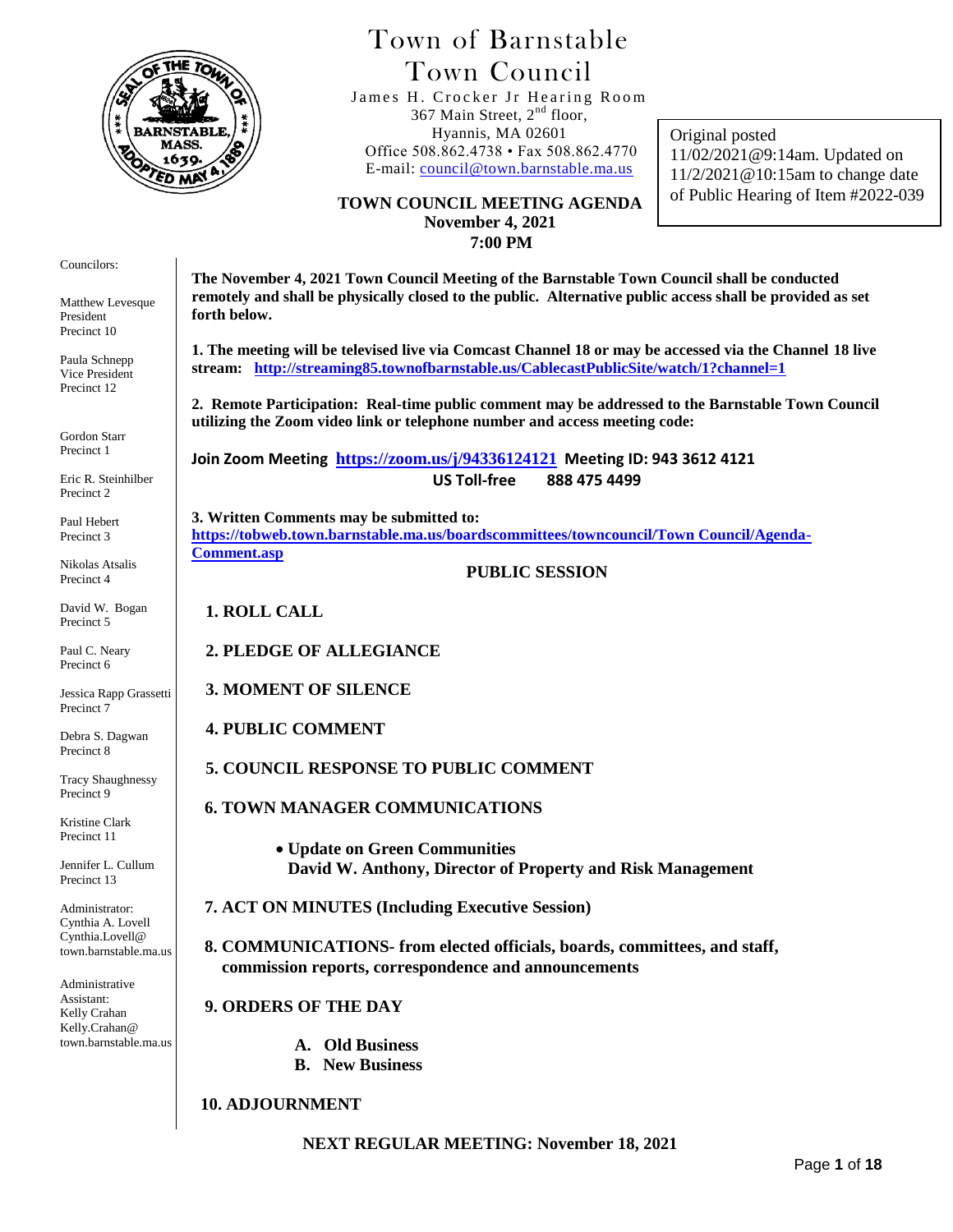**ITEM NO. INDEX TITLE PAGE** 

# **A. OLD BUSINESS**

- **2022-035** Appropriation and Transfer Order in the amount of **\$165,000** in Community Preservation Historic Preservation Funds for the restoration work to Sturgis Library's building located at 3090 Main Street/Rte. 6A, Barnstable **(Public Hearing) (Roll Call Majority Full Council)**................................3-4
- **2022-036** Authorizing the Town Manager to execute a Regulatory Agreement between the Town of Barnstable and DUNROVIN TOO, LLC for 68 Yarmouth Road, Hyannis **(Public Hearing) (Roll Call 2/3 Full Council)** ....................................................................................................................................5-13
- **2022-037** Appointments to a Board/Committee/Commission: **Disability Commission:** Jerilyn DiCostanzo, as a regular member to a term expiring 6/2022; **Shellfish Advisory Committee:** Doug Crook, a regular member to a term expiring 06/2024; **Zoning Board of Appeals:** Denise Thorne Johnson, as an associate member to a term expiring 06/2023 **(May be acted upon) (Roll Call Majority)**................. 14

# **B. NEW BUSINESS**

- **2022-038** Authorization to expend a grant in the amount of **\$250,000** from The Commonwealth of Massachusetts, Department of Housing and Community Development Housing Choice Communities Grant Program **(May be acted upon) (Roll Call Majority)** .................................................................15-16
- **2022-039** Appropriation Order in the amount of **\$39,600** for the purpose of funding survey work for proposed sidewalk improvements on East Bay Road and Wianno Avenue in Osterville Village **(Refer to Public Hearing 12/02/2021)**....................................................................................................................................17-18

Approve Minutes: October 21, 2021

**Please Note:** The lists of matters are those reasonably anticipated by the Council President which may be discussed at the meeting. Not all items listed may be discussed and other items not listed may be discussed to the extent permitted by law. It is possible that if it so votes, the Council may go into execute session. The Council may also act on items in an order other than as they appear on this agenda. Persons interested are advised that in the event any matter taken up at the meeting remains unfinished at the close of the meeting, it may be continued to a future meeting, and with proper notice.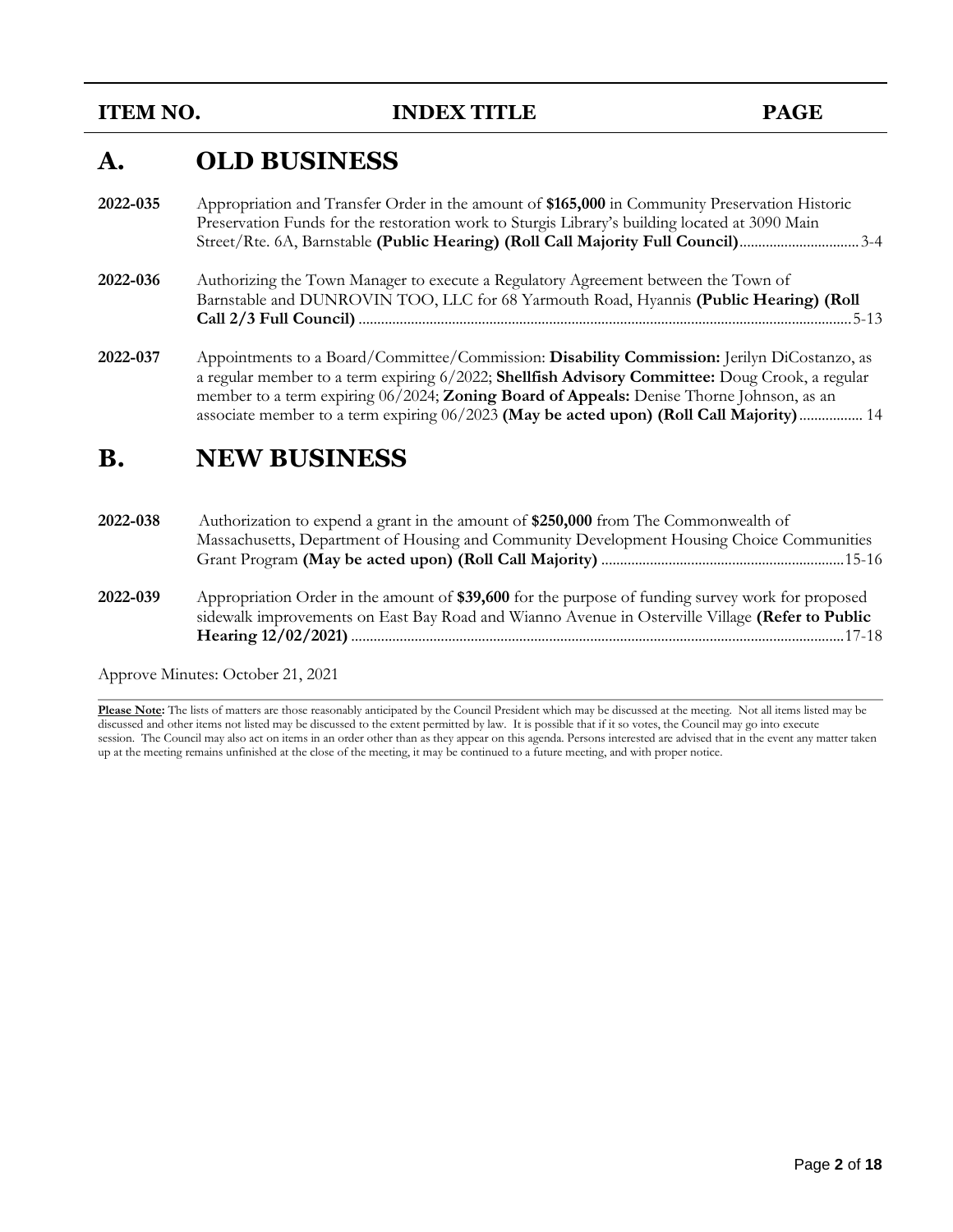# **A. OLD BUSINESS (Public Hearing) (Roll Call Majority Full Council)**

# **BARNSTABLE TOWN COUNCIL**

**ITEM# 2022-035 INTRO: 10/21/2021, 11/04/2021**

## **2022-035 APPROPRIATION AND TRANSFER ORDER IN THE AMOUNT OF \$165,000 IN COMMUNITY PRESERVATION HISTORIC PRESERVATION FUNDS FOR THE RESTORATION WORK TO STURGIS LIBRARY'S BUILDING LOCATED AT 3090 MAIN STREET/RTE 6A, BARNSTABLE**

**ORDERED:** That, pursuant to the provisions of the Community Preservation Act, G. L. c. 44B, the amount of One Hundred Sixty-Five Thousand Dollars **(\$165,000)** be appropriated and transferred from the amount set aside for historic resources in the Community Preservation Fund to Sturgis Library to be used for restoration work on Sturgis Library's building at 3090 Main Street/Rte. 6A, Barnstable. The property has an existing Preservation Restriction held by the Town of Barnstable. It is further ordered that the Town Manager be authorized to expend the appropriation subject to oversight by the Community Preservation Committee and to receive, execute, deliver, and record any written instruments for the purposes set forth herein.

**SPONSOR:** Mark S. Ells, Town Manager

DATE ACTION TAKEN

10/21/2021 Refer to Public Hearing

\_\_\_\_\_\_\_\_\_ \_\_\_\_\_\_\_\_\_\_\_\_\_\_\_\_\_\_\_\_\_\_\_\_\_\_\_\_\_\_

\_\_\_\_ Read Item

- \_\_\_\_ Motion to Open Public Hearing
- \_\_\_\_ Rationale
- \_\_\_\_ Public Hearing
- \_\_\_\_ Close Public Hearing
- \_\_\_\_ Council Discussion
- \_\_\_\_ Vote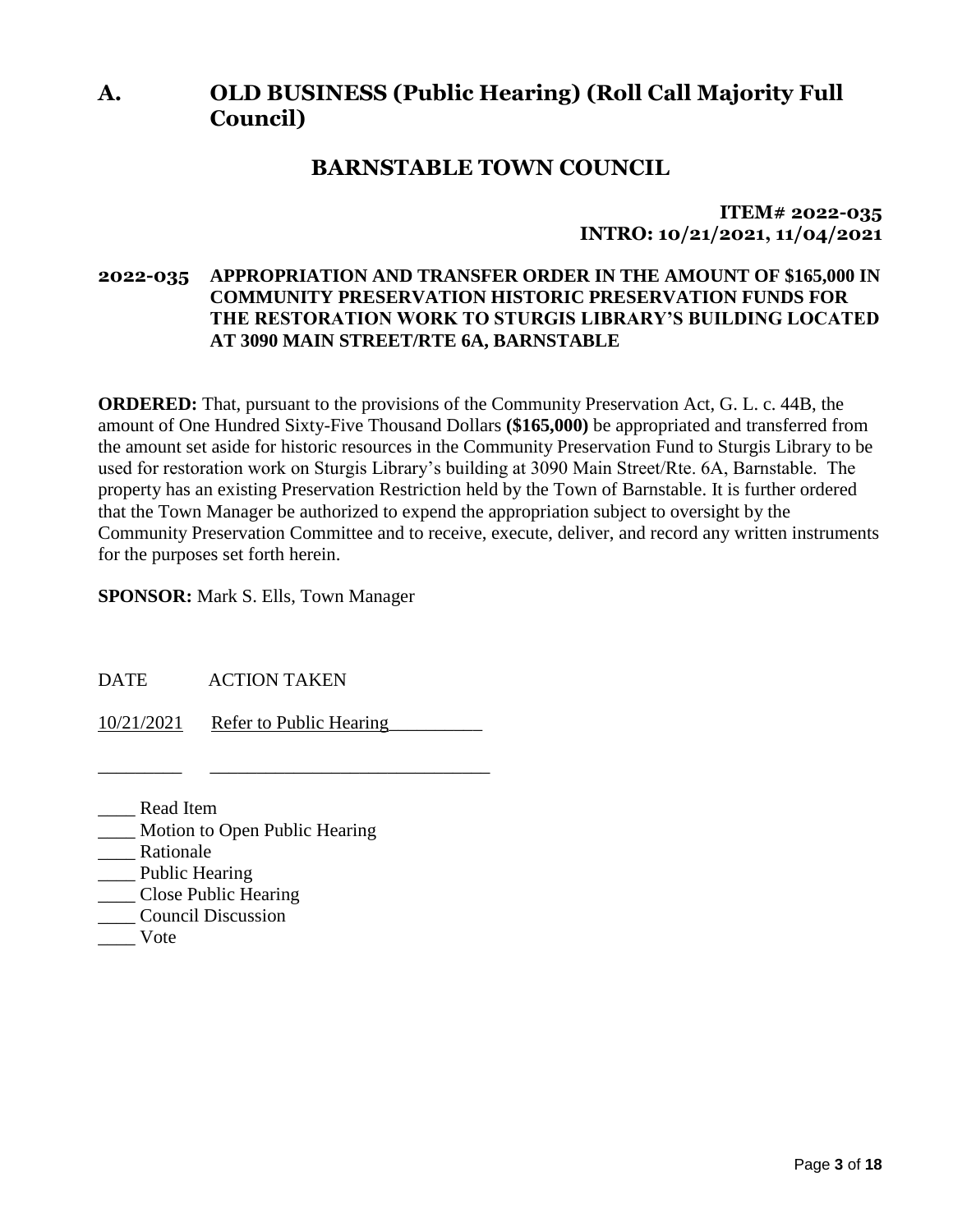## **ITEM# 2022-035 INTRO: 10/21/2021, 11/04/2021**

## **SUMMARY**

| TO:             | <b>Town Council</b>                                                                        |
|-----------------|--------------------------------------------------------------------------------------------|
| <b>FROM:</b>    | Mark S. Ells, Town Manager                                                                 |
|                 | <b>THROUGH:</b> Lindsey Counsell, Chair, Community Preservation Committee on behalf of the |
|                 | <b>Community Preservation Committee</b>                                                    |
| DATE:           | October 21, 2021                                                                           |
| <b>SUBJECT:</b> | Appropriation and Transfer Order in the amount of \$165,000 in Community Preservation      |
|                 | Historic Preservation Funds for the restoration work to Sturgis Library's building located |
|                 | at 3090 Main Street/Rte. 6A, Barnstable                                                    |

**BACKGROUND:** At the May 17, 2021, Community Preservation Committee meeting, the seven Community Preservation Committee (CPC) members present voted unanimously to support and recommend to the Town Council through the Town Manager, Sturgis Library's Application for \$165,000 in Community Preservation Historic Preservations funds for replacement of the cedar-shingled roof over the historic portion of the building; replacement of a bay window with an historically correct window; replacement of a failing exterior door on the second floor; replacement of the main entry door; and replacement and addition of historical signage. Sturgis Library's request for funding represents a portion of the total estimated project costs of \$330,000 with \$110,000 having been awarded by the Massachusetts Cultural Facilities Fund. Community Preservation funds provide the requisite 50/50 match for the Massachusetts Cultural Facilities Fund grant. Several letters of support were received from the Public.

**ANALYSIS:** Sturgis Library's original building was constructed in 1644 as a meetinghouse for the Reverend John Lothrop, founder of the Town of Barnstable. The building has served as a meetinghouse, a private residence, and since 1867 has served as a public library, historic site, and research archive. Sturgis Library is the oldest building housing a library in the country. The property is listed on the State Register of Historic Places and has the benefit of an architectural report and plans for an existing historical building. Based upon report recommendations, the library has undertaken several large projects over the past 15 years that were funded by grants from the Massachusetts Cultural Facilities Fund, the Barnstable CPC, and private fundraising efforts. The property is protected with an existing Preservation Restriction.

**FISCAL IMPACT:** This appropriation is provided from the set-aside for historic preservation funds within the Community Preservation Fund which has an available balance of \$693,647. There is no impact on the general fund operating budget.

**TOWN MANAGER RECOMMENDATION**: Mark S. Ells, Town Manager, upon recommendation of the Community Preservation Committee

**VOLUNTEER ASSISTANCE:** Lindsey Counsell, Chair, Community Preservation Committee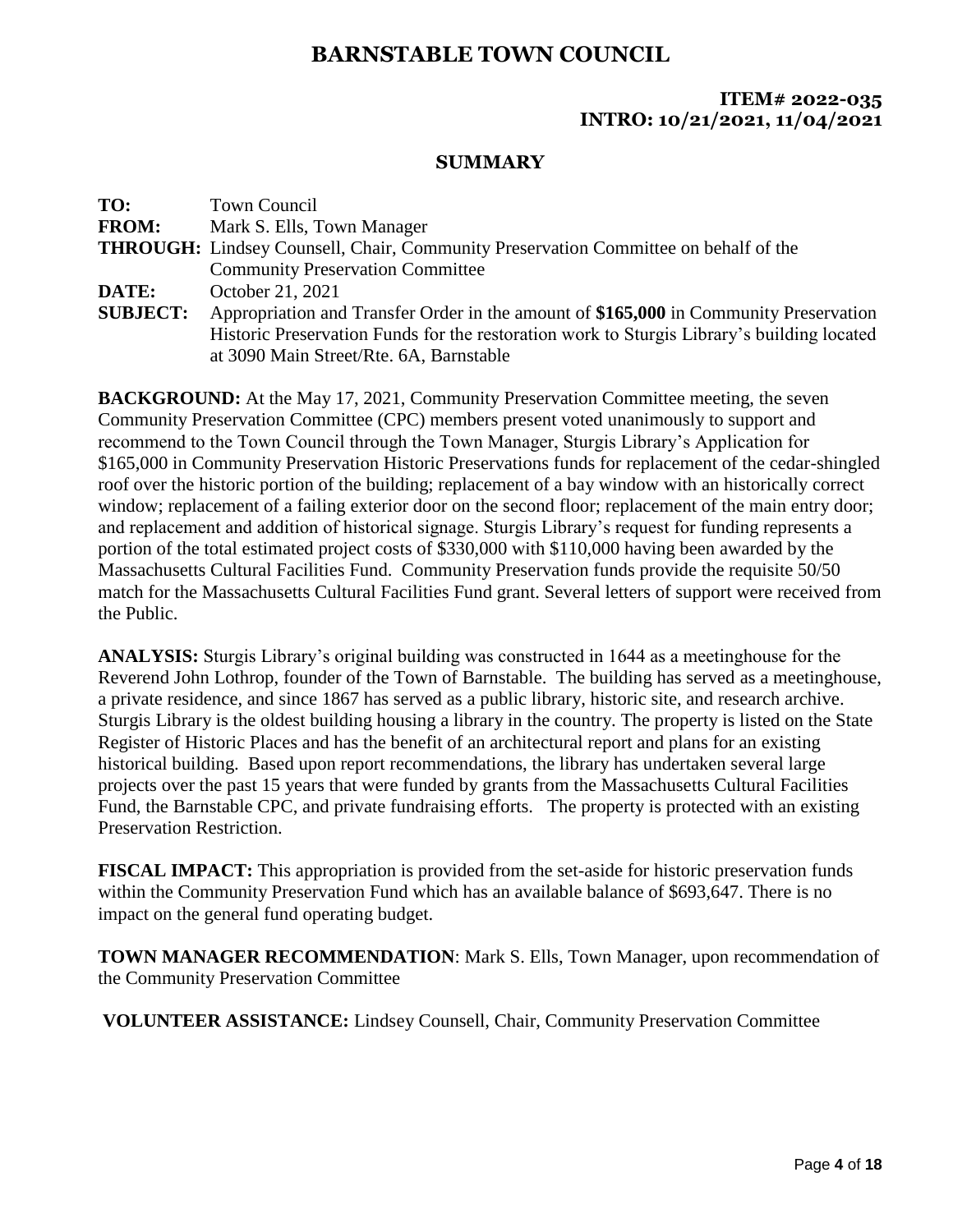## **ITEM# 2022-036 INTRO: 10/21/2021, 11/04/2021**

## **2022-036 AUTHORIZING THE TOWN MANAGER TO EXECUTE A REGULATORY AGREEMENT BETWEEN THE TOWN OF BARNSTABLE AND DUNROVIN TOO, LLC FOR 68 YARMOUTH ROAD, HYANNIS**

**ORDERED:** That the Town Council hereby authorizes the Town Manager pursuant to Section 168-5, General Ordinances of the Code of the Town of Barnstable (the "Code"), to enter into and execute a Regulatory Agreement between the Town of Barnstable and Dunrovin Too, LLC, as presented to the Town Council at this meeting, for the property at 68 Yarmouth Road, Hyannis,  $0.33\pm$  acres, shown on Town of Barnstable Assessor's Map 327 as Parcel 166, and which is more particularly described in the deed recorded with the Barnstable County Registry of Deeds in Book 32142, Page 260 (the "Property"); and further authorizing the redevelopment of the Property and granting the requested zoning relief pursuant to and as described in said Regulatory Agreement.

## **REGULATORY AGREEMENT**

Dunrovin Too, LLC 68 Yarmouth Road, Hyannis

This regulatory agreement ("Agreement") is entered into by and between the developer, Dunrovin Too, LLC ("Applicant and/or Developer") with a usual address of 51 Joyce Ann Road, Centerville, MA 02632 and the Town of Barnstable ("Town"), a municipal corporation with a usual address of 367 Main Street, Hyannis, MA 02601, on this day of 2021 pursuant to Section 240-24.1 of the Barnstable Zoning Ordinance and Section 168 of the Barnstable Code.

WITNESS:

WHEREAS, this Agreement shall establish the permitted uses, densities, and parking within the Development (as hereinafter defined), the duration of the agreement, and any other terms or conditions mutually agreed upon between Applicant and the Town;

WHEREAS, the Town is authorized to enter into this Agreement pursuant to Chapters 168 and 240 of the Barnstable Code;

WHEREAS, Applicant is the owner of the property at 68 Yarmouth Road, Hyannis, Massachusetts consisting of  $14,230\pm$  square feet (0.33 $\pm$  acres), shown on Town of Barnstable Assessor's Map 327 as Parcel 166, and which is more particularly described in the deed recorded with the Barnstable County Registry of Deeds in Book 32142, Page 260 ("the Property") and is located in the MS Medical Services District §240-24.1.4 and Wellhead Protection Overlay District;

WHEREAS, the Property currently contains three (3) three-bedroom units and one (1) studio unit;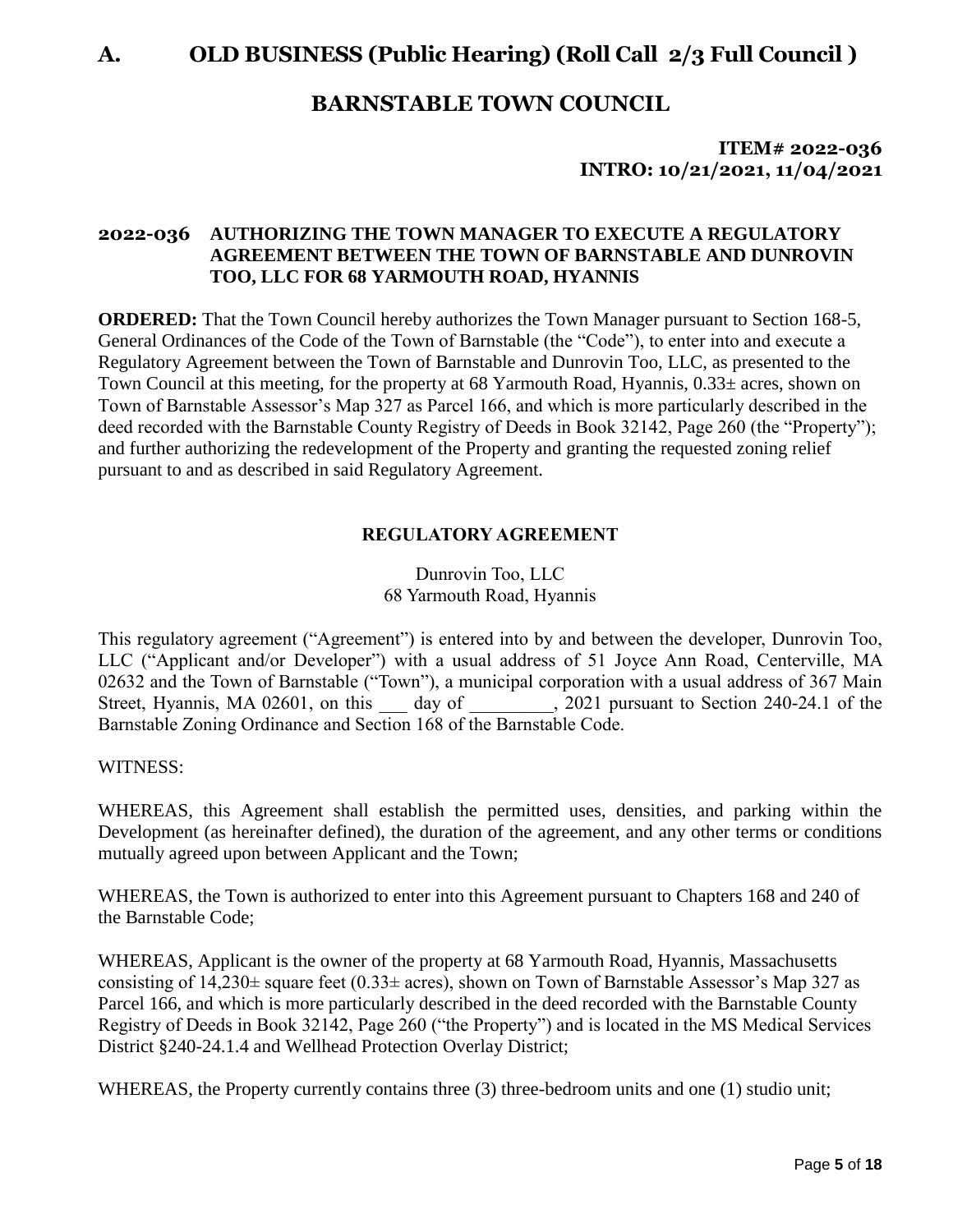WHEREAS, the Applicant proposes to redevelop the Property with four (4) new two story duplex buildings that will contain a total of eight (8) units with a combined total floor area of 9,253 square feet; and the existing structure will be demolished, all as shown on the plans submitted and attached hereto as Exhibit A (hereafter, "Redevelopment Plans", and such proposed site work and improvements all as shown on the Redevelopment Plans are hereafter referred to herein, collectively, as the "Redevelopment");

WHEREAS, prior to applying for this Agreement, the Applicant received approval from the Barnstable Historical Commission for a complete demolition of the structure at the Property. The Redevelopment was reviewed by the Town of Barnstable Site Plan Review Committee on June 17, 2021 (SPR 015-21) and the Site Plan Review Committee voted to find the development proposal approvable subject to the grant of a Regulatory Agreement and other conditions as stated in its letter dated June 17, 2021 (the "Site Plan Approval Letter");

WHEREAS, the Redevelopment is consistent with the Town of Barnstable's Design and Infrastructure Plan;

WHEREAS, the Town and Applicant desire to set forth in this Agreement their respective understandings and agreements with regard to the Redevelopment;

WHEREAS, the Applicant is will to commit the reuse of the Property substantially in accordance with this Agreement and desires to have a reasonable amount of flexibility to carry out the Redevelopment and therefore considers this Agreement to be in its best interest;

WHEREAS, this Agreement shall vest land use development rights with the Applicant/Owner/ and/or its successors for the duration of this Agreement, and such rights shall not be subject to subsequent changes in local development ordinances, with the exception of changes necessary to protect the public health, safety and welfare;

WHEREAS, the Redevelopment will not require regulatory review under the Massachusetts Environmental Policy Act (MEPA);

WHEREAS, the Redevelopment is not subject to review by the Cape Cod Commission as a Development of Regional Impact as it does not trigger any Cape Cod Commission jurisdictional thresholds;

WHEREAS, Applicant has made application to the Planning Board pursuant to Chapter 168 of the Barnstable Code;

WHEREAS, the Redevelopment will not require regulatory review under the Massachusetts Environmental Policy Act (MEPA);

WHEREAS, the Property is located in the Hyannis Growth Incentive Zone (GIZ) as originally approved by the Cape Cod Commission by decision dated April 6, 2006 and re-designated by decision dated April 19, 2018, and as authorized by Barnstable County Ordinance 2005-13, as amended by Barnstable County Ordinance 10-19, 14-05, 17-11, and 18-11, Chapter G, Growth Incentive Zone Regulations of the Cape Cod Commission Regulations of General Application;

WHEREAS, Applicant has undergone a public hearing on the Regulatory Agreement application with the Planning Board and received a majority vote from the Planning Board approving the application on August 23, 2021;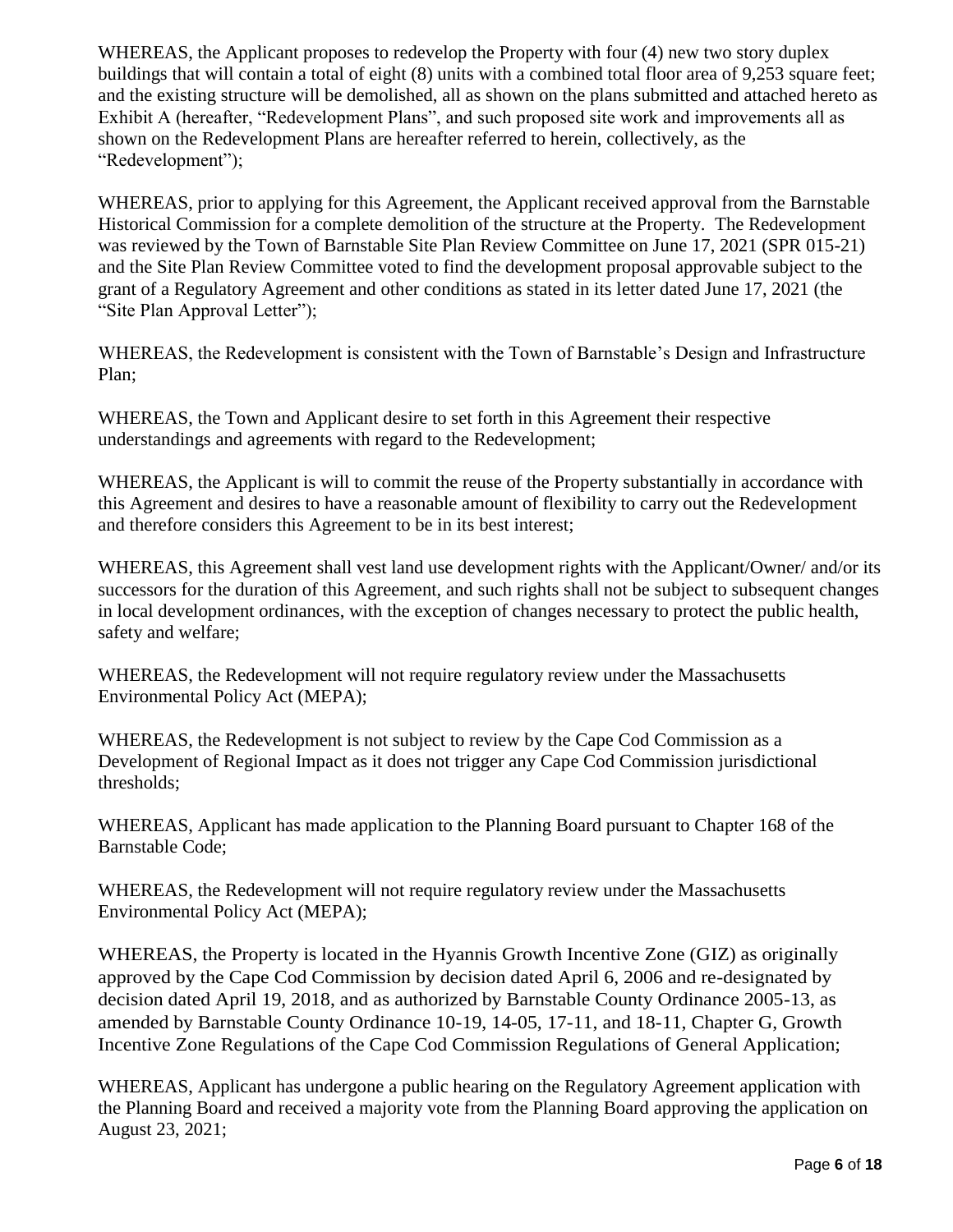WHEREAS, Applicant has undergone a public hearing on the Regulatory Agreement application before the Town Council and received a  $2/3$ rds vote approving the application on  $\qquad \qquad$ , 2021;

WHEREAS, this agreement authorizes the use, intensity of uses and dimensions specified hearing. Any substantial deviation from the authorized terms of this agreement shall require review by the Town Council and Planning Board pursuant to chapter 168–10 of the Code.

NOW, THEREFORE, in consideration of the agreements and covenants hereinafter set forth, and other good and valuable consideration, the receipt and sufficiency of which each of the parties hereto hereby acknowledge to the other, Applicant and the Town do enter into this Agreement, and hereby agree and covenant as follows:

- 1. The Applicant shall redevelop the property as follows:
	- a. the Applicant shall redevelop the Property with four (4) new two story duplex buildings that will contain a total of eight (8) units with a combined total floor area of 9,253 square feet;
	- b. The existing structure at the Property will be demolished and removed;
	- a. The Applicant agrees to construct the project in accordance with the following Redevelopment Plans and specifications submitted to and approved by the Town as shown in Exhibit B, and as modified in accordance with the conditions herein;
		- i. Composite Site Plans entitled Site Redevelopment, 68 Yarmouth Road, Hyannis, MA 02601, prepared by Baxter Nye Engineering & Surveying, dated May 27, 2021, 7 sheets.
		- ii. Proposed Elevations entitled 68 Yarmouth Road, Hyannis MA dated May 20, 2021, 1 sheet.
	- b. Parking will be provided pursuant to an easement, a draft of which is attached hereto as Exhibit C;
	- c. The Applicant agrees to comply with the conditions in the aforesaid Site Plan Approval Letter dated June 17, 2021 (SPR 015-21).

The development rights granted hereunder shall be exercised and development permits may be obtained hereunder for a period of 10 years from the effective date of the Agreement, provided, however, that prior to the expiration of said 10-year period Applicant may request a twelvemonth extension to obtain development permits. Upon receipt of necessary development permits, construction shall proceed continuously and expeditiously, but in no case shall construction exceed 2 years from receipt of necessary development permits. Other than a transfer to a single-purpose entity controlled by the Applicant and created specifically for development of the project, the development rights granted under this agreement shall not transfer to another owner without the prior written permission of the Town Manager under Section 168-5 of the Barnstable Town Code.

2. Lighting for the Development shall be contained on-site, shall be down cast, shall not contribute to light pollution of the area, and shall be constructed consistent with the lighting plans identified in paragraph 1.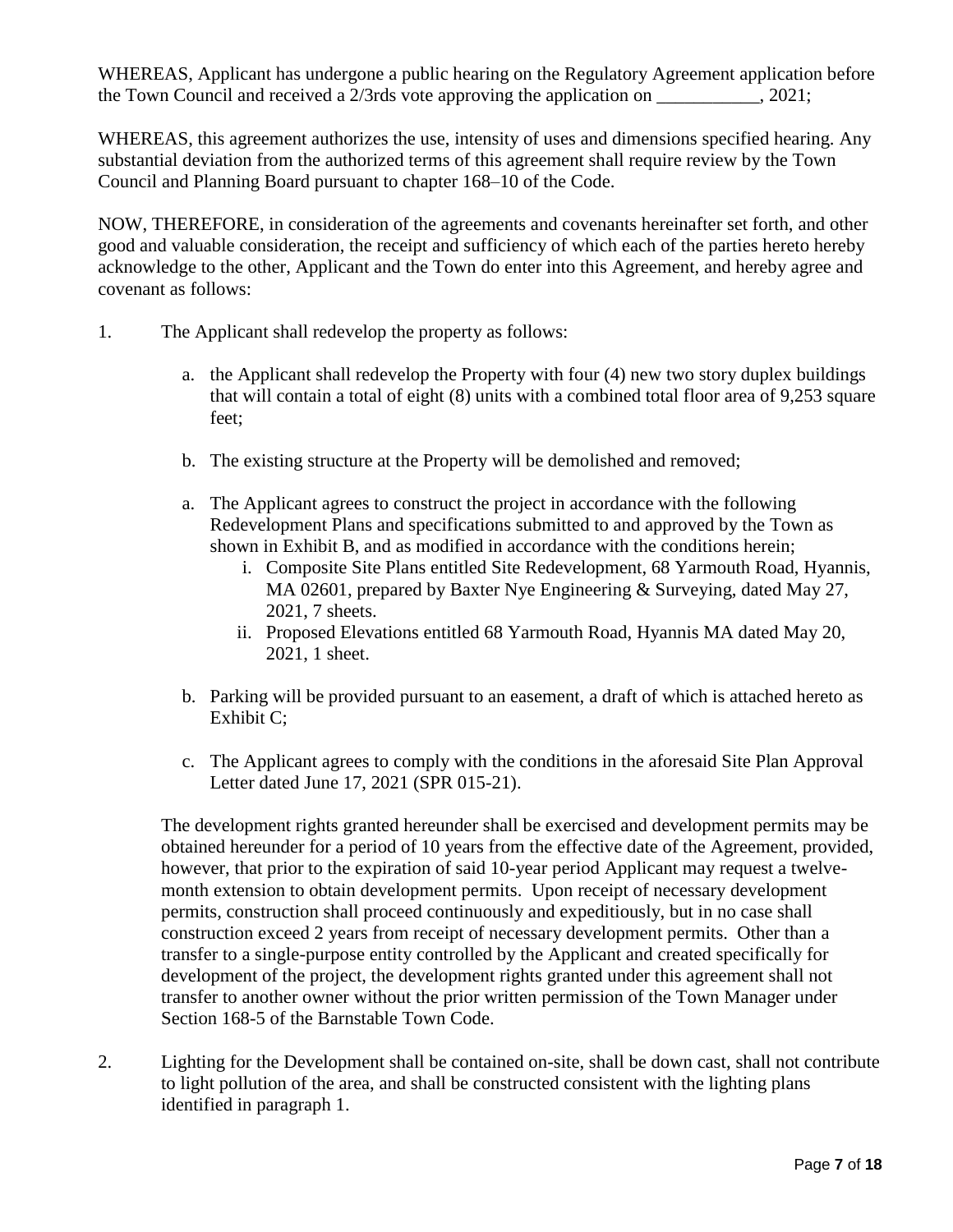- 3. The Applicant shall submit an updated landscape plan showing foundation landscaping along the Yarmouth Road frontage and additional tree plantings in common areas (minimum three trees in locations not in conflict with utilities), to the Director of Planning & Development for review and approval with Design and Infrastructure Plan standards prior to the issuance of a building permit. All landscaping within the development shall be low-water use and shall minimize the use of fertilizers and pesticides. All required landscaping shall be installed prior to issuance of the final Certificate of Occupancy.
- 4. All plumbing fixtures in the new units shall be low water use fixtures and other water conservation measures are encouraged in the design and development of the project.
- 5. Applicant shall install a bicycle rack on the property for use of the residents as a Transportation Demand Management measure, prior to the issuance of the first certificate of occupancy. Applicant shall submit an updated site plan showing the location of the bicycle rack and detail of the bicycle rack to the Planning and Development Department for approval prior to issuance of a building permit.
- 6. Applicant shall be responsible for snow plowing and snow removal on the Development site in perpetuity.
- 7. Applicant shall be responsible for providing trash removal on the Development site in perpetuity as is required by Section 54-5(2) of the Code of the town of Barnstable.
- 8. Applicant's minimum lease term of rental units shall be twelve (12) months. Sublease of rental units, if permitted by the Applicant, shall be for a minimum term of sixty (60) days. The lease documents shall be reviewed by the Town Attorney for consistency with the conditions of this Agreement prior to issuance of the first Certificate of Occupancy.
- 9. Subsequent to the issuance of a Certificate of Occupancy for the units, each apartment shall be registered with the Health Division's Rental Registration Program.
- 10. Applicant shall provide calculations demonstrating adequate water flow for fire suppression prepared by a fire protection engineer as required by the Hyannis Fire Department, if required by code.
- 11. Applicant is responsible for obtaining all applicable permits and licenses, including but not limited to the following: foundation permit, building permit, street excavation permit (necessary for work in all public spaces), sewer permits and water permits.
- 12. Applicant will make best efforts to complete construction work in accordance with a construction schedule submitted and approved in writing by the Town of Barnstable Building Commissioner and Hyannis Fire Department prior to the issuance of any foundation or building permits. Applicant shall have two (2) years from the date of commencement of work to complete construction. The construction schedule shall, to the maximum extent feasible, avoid interference with traffic on Yarmouth Road. The Applicant will be responsible for any construction signage, directional signs, and police officers necessary for the performance of the work as determined by Town.
- 13. Exterior construction impacts shall be minimized and construction shall be limited to the hours of 7:00 a.m. to 6:00 p.m. weekdays, and 8:30 a.m. to 2:00 p.m. Saturdays. No construction shall occur on Sundays. The Building Commissioner shall establish protocols to minimize the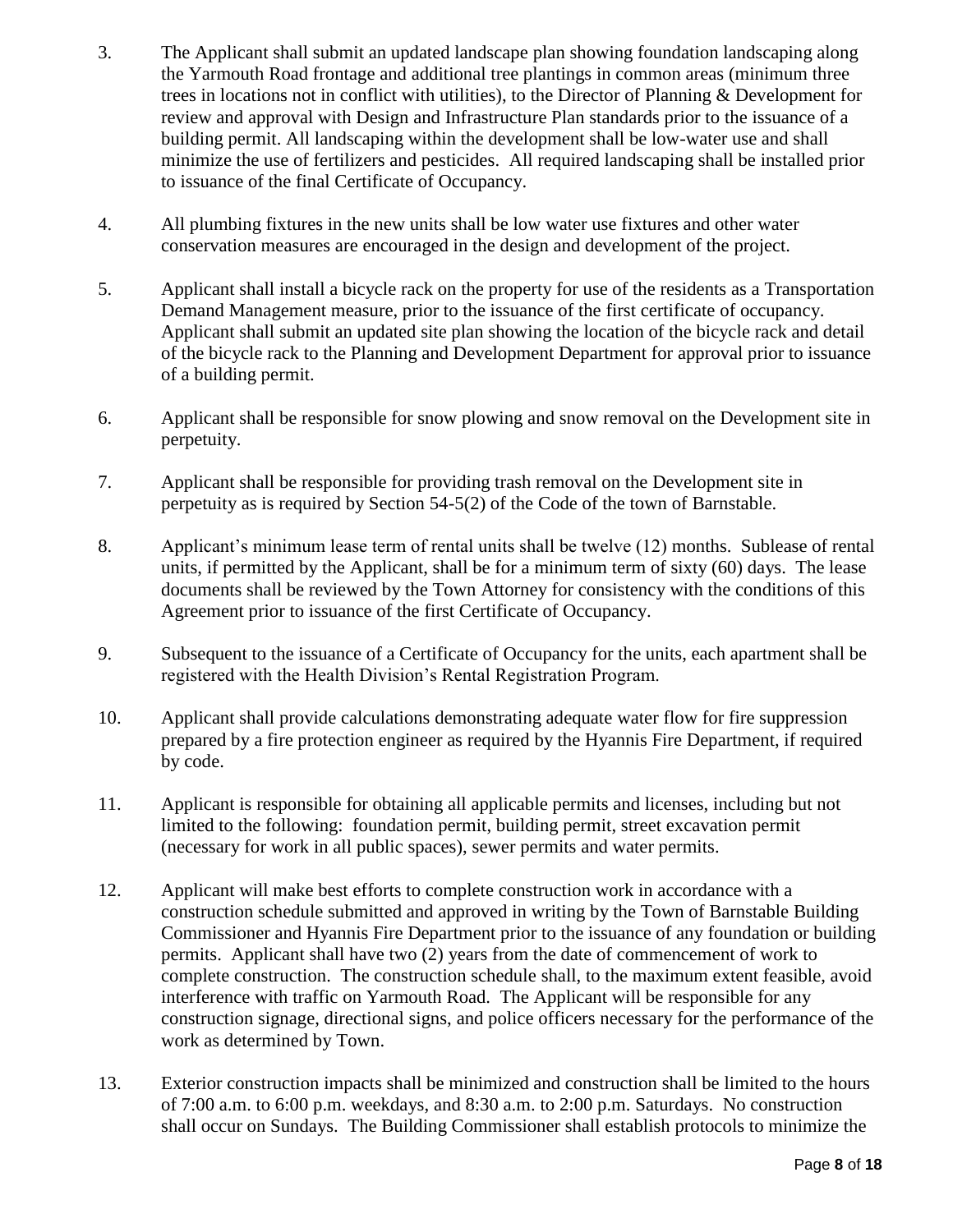location of staging, noise, dust, and vibration. Failure to comply with these protocols following written notice from the Building Commissioner shall be grounds for the issuance of a stop work order until agreement as to compliance with the protocols is achieved.

- 14. During all stages in the demolition of the existing foundation and new construction, all vehicles, equipment and materials associated with the development shall be required to be located off the right of ways of Yarmouth Road except as may be required to install utilities, and work authorized by this Agreement and as approved by Public Works and then only on a temporary basis.
- 15. To the extent that the referenced plans do not depict all of the findings and conditions as set forth in this Agreement, revised plans and/or notations shall be provided. In addition to permits, plans and approvals listed above, any and all permits and licenses required shall be obtained.
- 16. The Applicant shall add twelve parking spaces to serve the Redevelopment as shown on the Plans referenced in Paragraph No. 1.
- 17. Changes to the approved Plans referenced in Paragraph No. 1 shall require an amendment to this agreement under either §168-5 or §168-10 of the Barnstable Code, as determined by the Town.
- 18. Construction and demolition debris shall be removed from the Property and shall be reused or recycled to the maximum extent possible.
- 19. The construction of this project will result in the following benefits to the Town:
	- a. The new buildings will significantly improve aesthetics along Yarmouth Road;
	- b. The project will create livable neighborhoods for year-round residents;
	- c. Sufficient parking for the residents and guests; and
	- d. Adhering to smart growth standards and goals by providing attractive new housing opportunities in an area with close accessibility to public transit facilities, shopping, and other amenities which will contribute to the revitalization of Hyannis.
- 20. The Town hereby grants waivers from the following Zoning Ordinance sections as requested by the Applicant:

See Exhibit A attached hereto and incorporated herein by reference.

- 21. Upon completion of all work, Applicant shall cause a registered engineer or land surveyor to submit as-built plans accompanied by a letter of certification, made upon knowledge and belief in accordance with professional standards that all work has been done in substantial compliance with the approved site plan. This document shall be submitted prior to the issuance of the final certificate of occupancy.
- 22. The development allowed in this permit shall be considered full build-out of the property. The structures authorized shall not be expanded nor other buildings and structures added without compliance with §168-10 of the Barnstable Code.
- 23. All development rights granted under the Agreement shall run with the land. However, the Applicant agrees that 30 days prior to any change of ownership of the Property that written notice shall be sent to the Town Manager and further agrees that all terms and conditions of this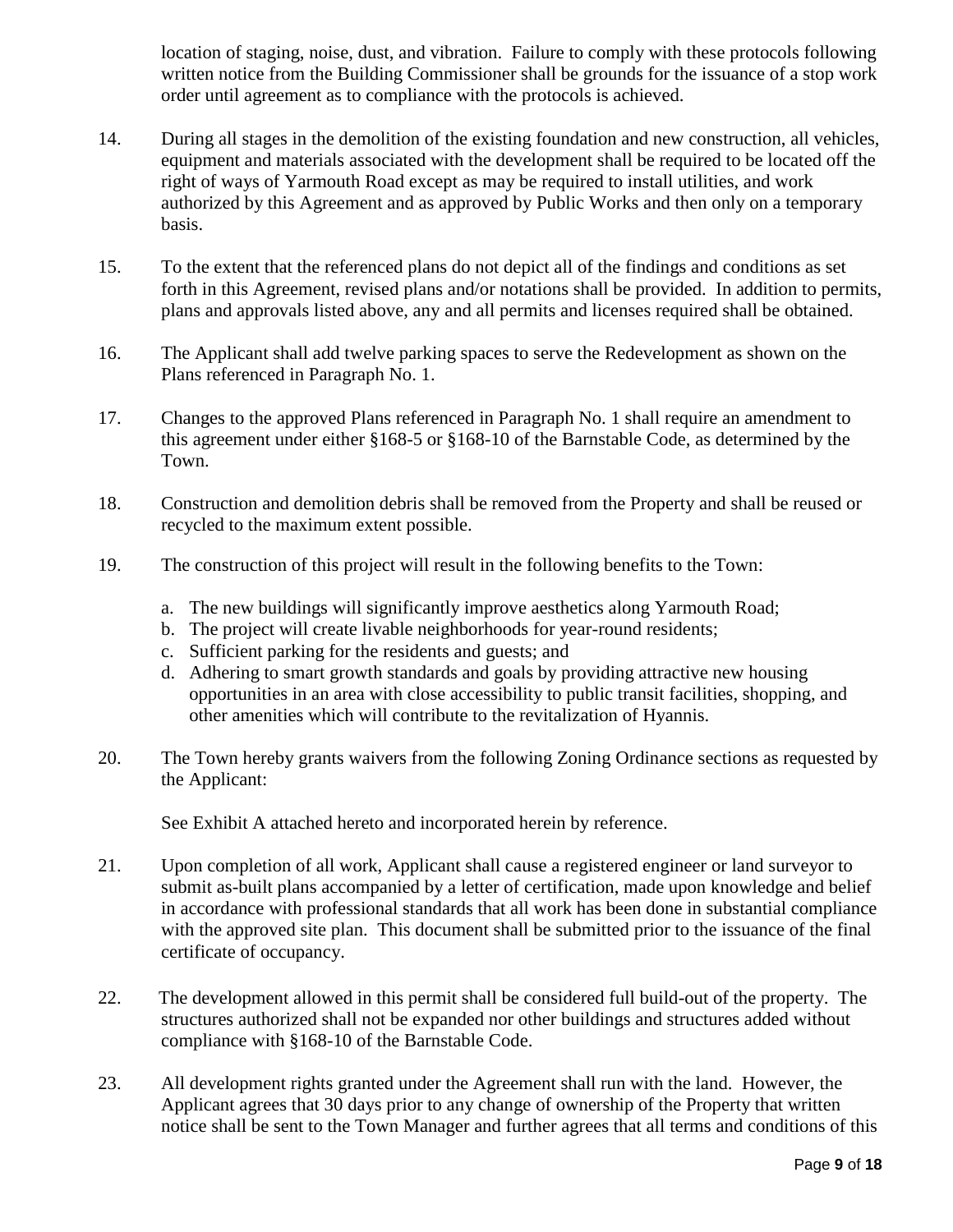regulatory agreement and amendments thereto, shall be binding on successive owners of the Property .

24. This Agreement shall be recorded with the Barnstable Registry of Deeds within sixty (60) days of its execution by the Town and a recorded copy shall be provided to the Barnstable Planning & Development Department, such recording to include the aforesaid Exhibit A hereto and an easement, as approved by the Town in substantially the same form as attached hereto in Exhibit C, attached hereto and incorporated herein by reference.

**IN WITNESS WHEREOF,** the parties have hereunto caused this Agreement to be executed, on the day and year first above written.

Dated this day of 2021.

Town of Barnstable **Dunrovin Too**, LLC

By: \_\_\_\_\_\_\_\_\_\_\_\_\_\_\_\_\_\_\_\_\_By: \_\_\_\_\_\_\_\_\_\_\_\_\_\_\_\_\_\_\_\_\_\_\_ Mark S. Ells, Town Manager Mark Hansen, its Manager

\_\_\_\_\_\_\_\_\_\_\_\_\_\_\_\_\_\_\_\_\_\_\_\_\_\_\_\_\_\_\_\_\_\_\_\_\_\_\_\_\_\_\_\_\_\_\_\_\_

## **COMMONWEALTH OF MASSACHUSETTS**

Barnstable, ss.

On this day of 3021, before me, the undersigned notary public, personally appeared Mark Ells, Town Manager of the Town of Barnstable, and proved to me through satisfactory evidence of identification, being (check whichever applies): Driver's license or other state or federal governmental document bearing a photograph image;Oath or affirmation of a credible witness known to me who knows the above signatory, orMy own personal knowledge of the identity of the signatory, to be the person whose name is listed above, and acknowledged to me that he signed the foregoing instrument as his free act and deed as Town Manager of Barnstable and voluntarily for its stated purpose.

Notary Public My Commission Expires:

\_\_\_\_\_\_\_\_\_\_\_\_\_\_\_\_\_\_\_\_\_\_\_\_\_\_\_\_\_\_

## **COMMONWEALTH OF MASSACHUSETTS**

Barnstable, ss.

On this \_\_\_ day of \_\_\_\_\_\_\_\_\_\_, 2021, before me, the undersigned notary public, personally appeared Mark Hansen, Manager of Dunrovin Too, LLC, and proved to me through satisfactory evidence of identification, being (check whichever applies): Driver's license or other state or federal governmental document bearing a photograph image; Oath or affirmation of a credible witness known to me who knows the above signatory, or My own personal knowledge of the identity of the signatory, to be the person whose name is listed above, and acknowledged to me that he signed the foregoing instrument as his free act and deed as Manager of Dunrovin Too, LLC, and voluntarily for its stated purpose.

Notary Public My Commission Expires

\_\_\_\_\_\_\_\_\_\_\_\_\_\_\_\_\_\_\_\_\_\_\_\_\_\_\_\_\_\_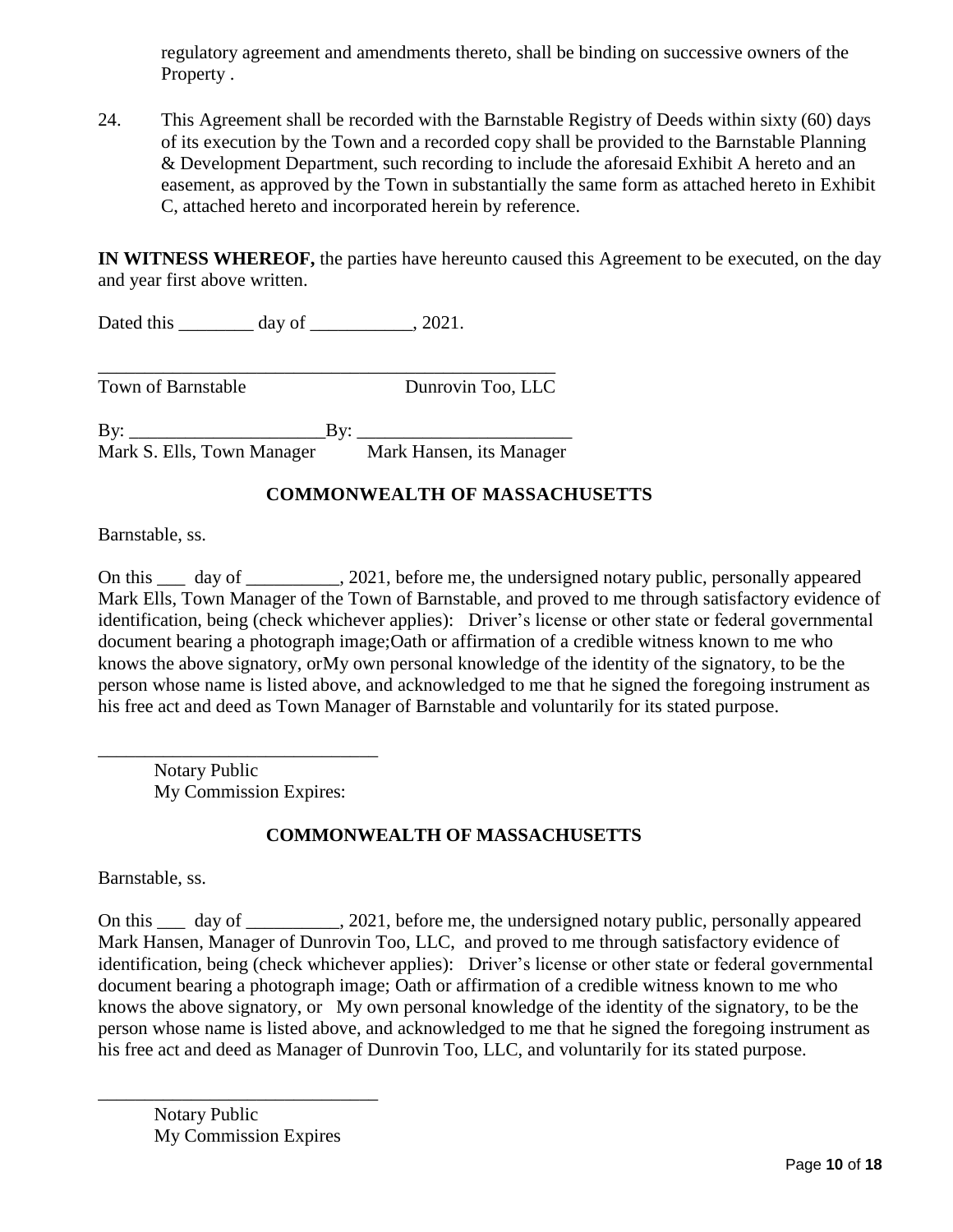# **EXHIBIT A ZONING WAIVERS**

| <b>REQUESTED ZONING WAIVERS</b>                                                                                     |                                                                                                                                                                                                                                                                                                                                                                                                                                                                                                                                          |                                                                             |                                                                                                                                                                                                                                              |  |  |
|---------------------------------------------------------------------------------------------------------------------|------------------------------------------------------------------------------------------------------------------------------------------------------------------------------------------------------------------------------------------------------------------------------------------------------------------------------------------------------------------------------------------------------------------------------------------------------------------------------------------------------------------------------------------|-----------------------------------------------------------------------------|----------------------------------------------------------------------------------------------------------------------------------------------------------------------------------------------------------------------------------------------|--|--|
| <b>Zoning Bylaw (date)</b>                                                                                          | <b>Required</b>                                                                                                                                                                                                                                                                                                                                                                                                                                                                                                                          | <b>Provided</b>                                                             | <b>Comments</b>                                                                                                                                                                                                                              |  |  |
| CODE 240-24.1.4A(1)(h)<br><b>Permitted Uses</b>                                                                     | Multifamily housing totaling not more<br>than six dwelling units per acre                                                                                                                                                                                                                                                                                                                                                                                                                                                                | Required: 6<br>units<br>Provided: 8<br>units                                |                                                                                                                                                                                                                                              |  |  |
| CODE 240-24.1.4C<br>Dimensional, bulk and<br>other requirements                                                     | A minimum front yard setback of 20' is to<br>be maintained from all streets                                                                                                                                                                                                                                                                                                                                                                                                                                                              | Required 20'<br>Provided<br>16.8' on<br>Yarmouth<br>and 11.0' on<br>Crocker |                                                                                                                                                                                                                                              |  |  |
| CODE 240-24.1.4D Site<br>Development<br>Standards                                                                   | A perimeter of green space of not less<br>than 10' in width shall be provided, such<br>space to be planted and maintained as<br>green area and to be broken only in a<br>front yard by a driveway and/or entry<br>walk.                                                                                                                                                                                                                                                                                                                  | Required: 10<br>Provided:                                                   |                                                                                                                                                                                                                                              |  |  |
| <b>CODE 240-</b><br>24.1.11A(4)(a)[2] Site<br>Development<br><b>Standards</b><br>Off-street parking<br>requirements | Off-street parking shall be provided on-<br>site                                                                                                                                                                                                                                                                                                                                                                                                                                                                                         | Required: 12<br>Provided: 12                                                | 7 Parking spaces exist<br>but with<br>redevelopment<br>parking will be<br>provided on adjacent<br>lot with easement.                                                                                                                         |  |  |
| <b>CODE 240-</b><br>24.1.11A(4)(d)[4] Site<br>Development<br>Standards<br>Parking lot landscaping                   | For parking lots of twenty-one or more<br>spaces at least 10% of the interior<br>parking lot must be landscaped. Planting<br>along the perimeter shall not be<br>considered as part of the 10%. Interior<br>planting beds are ideally continuous to<br>allow for maximum plant bed size and are<br>constructed as rain gardens to control<br>storm water. No landscaped island shall<br>be less than six feet wide, except that in<br>parking lots with 51 or more parking<br>spaces where the minimum island width<br>shall be 10 feet. | Required:<br>Provided:                                                      | 12 parking spaces will<br>be provided pursuant<br>to an easement are<br>dedicated for 68<br>Yarmouth Road but<br>with all parking be<br>provided at 27<br>Crocker Street, the<br>total parking at 27<br>Crocker Street is over<br>21 spaces. |  |  |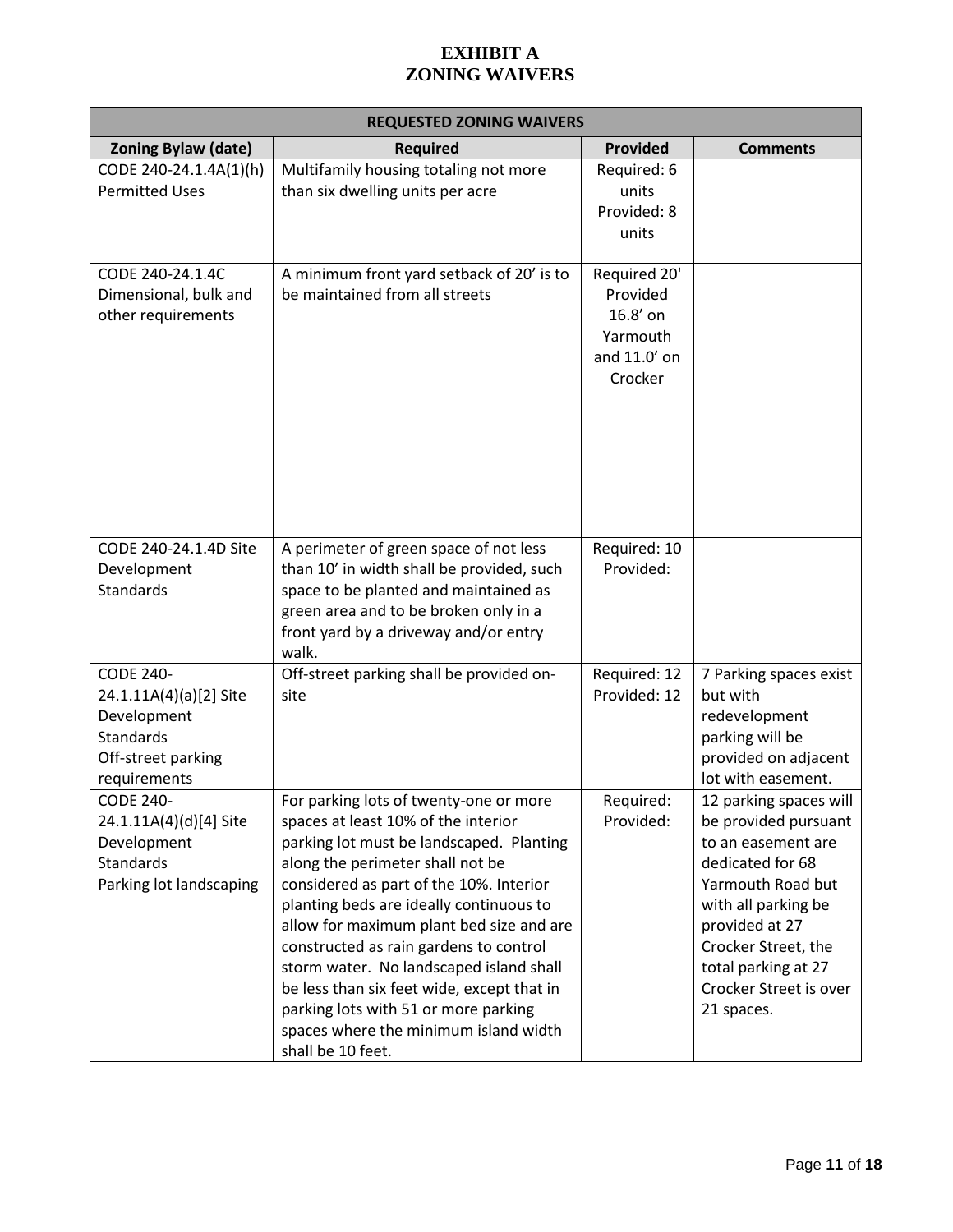# **EXHIBIT A: REDEVELOPMENT PLANS**

**SPONSOR:** Tracy Shaughnessy, Town Councilor, Precinct 9

DATE ACTION TAKEN

10/21/2021 Refer to Public Hearing 11/04/2021

\_\_\_\_\_\_\_\_\_ \_\_\_\_\_\_\_\_\_\_\_\_\_\_\_\_\_\_\_\_\_\_\_\_\_\_\_\_\_\_

\_\_\_\_ Read Item

- \_\_\_\_ Motion to Open Public Hearing
- \_\_\_\_ Rationale
- \_\_\_\_ Public Hearing
- \_\_\_\_ Close Public Hearing
- —<br>Council Discussion
- \_\_\_\_ Vote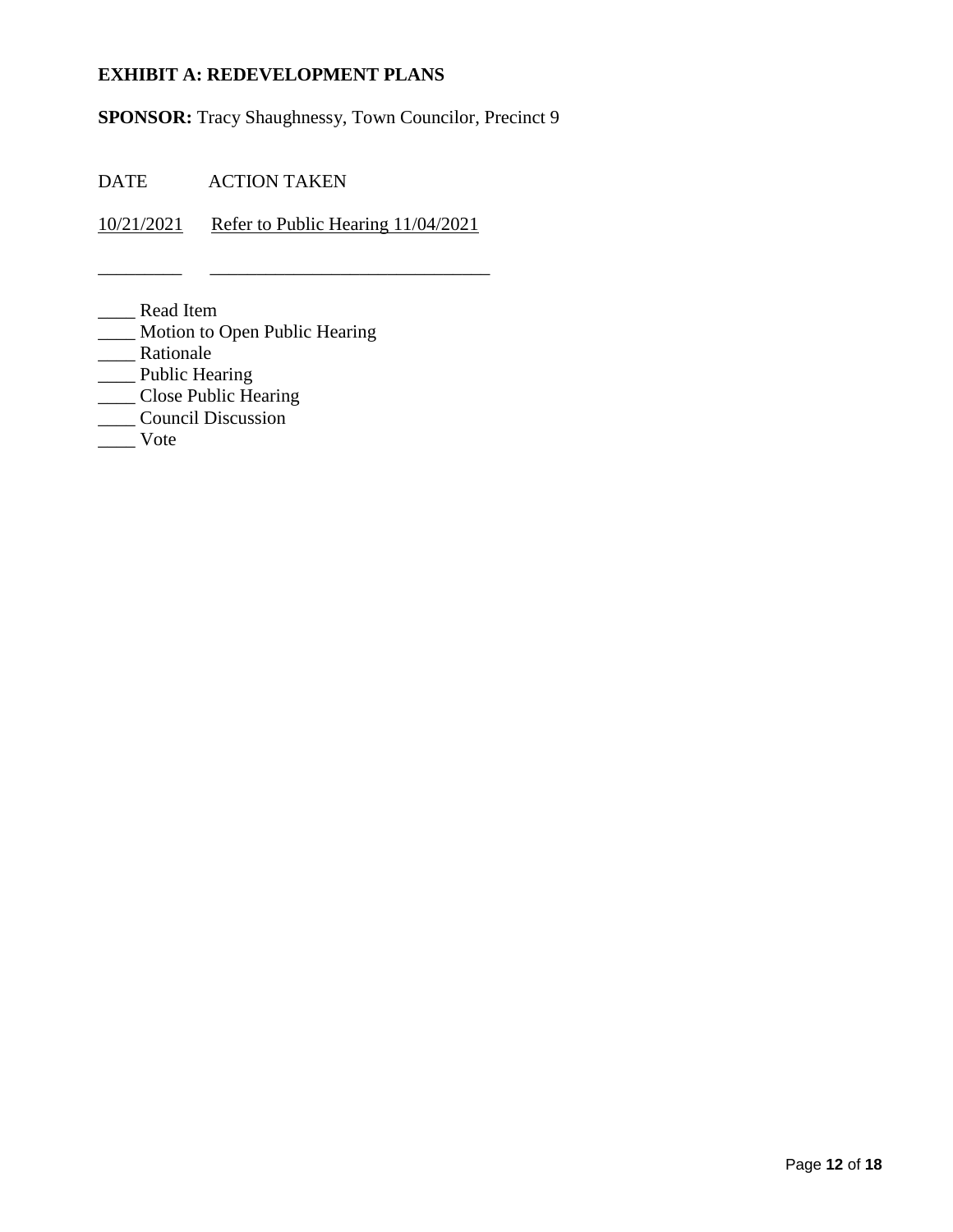# **ITEM# 2022-036 INTRO: 10/21/2021, 11/04/2021**

#### **SUMMARY**

| TO:             | Town Council                                                                       |
|-----------------|------------------------------------------------------------------------------------|
| <b>FROM:</b>    | Dunrovin Too, LLC                                                                  |
| <b>THROUGH:</b> | Elizabeth Jenkins, Planning & Development Director                                 |
| DATE:           | October 21, 2021                                                                   |
| <b>SUBJECT:</b> | Authorizing the Town Manager to execute a Regulatory Agreement between the Town of |
|                 | Barnstable and DUNROVIN TOO, LLC for 68 Yarmouth Road, Hyannis                     |

**RATIONALE**: The Developer, DUNROVIN TOO, LLC which entity has standing to proceed as owner of the property, evidenced by deed recorded with the Barnstable Registry of Deeds recorded in Book 32142, Page 260, located at and commonly known as 68 Yarmouth Road, Hyannis, Massachusetts shown on Town of Barnstable Assessor's Map 327 as Parcel 166, consisting of  $0.33 \pm \text{acres}$ , located within the Downtown Hyannis Growth Incentive Zone (GIZ), has filed an application to enter into a Regulatory Agreement with the Town of Barnstable under Chapter 168 and Chapter 240 of the Barnstable Code to redevelop said property.

The Developer has undergone more than two public hearings on the Agreement application and received a unanimous vote from the Planning Board recommending an approval of the proposed Regulatory Agreement on August 23, 2021.

The Developer proposes to redevelop the Property with four (4) new two-story duplex buildings that will contain a total of eight (8) units with a combined total floor area of 9,253 square feet, and associated landscaping and site improvements. The existing structure will be demolished.

The Redevelopment will provide the following community benefits:

- a. The new buildings and landscaping will significantly improve the aesthetics along Yarmouth Road;
- b. The project will contribute to the creation of livable neighborhoods for year-round residents;
- c. The project will include a bicycle rack on the property for use of the residents as a Transportation Demand Management measure;
- d. The project will address the great need for quality, affordable rental stock that caters to working families with three (3) bedroom units which are in short supply;
- e. Sufficient parking is provided for the residents and guests; and
- f. The project adheres to smart growth standards and goals by providing attractive new housing opportunities in an area with close accessibility to public transit facilities, shopping, and other amenities which will contribute to the revitalization of Hyannis.

**FINANCIAL IMPACT:** Approval of the proposed Regulatory Agreement will have no significant fiscal impact. An increase in the assessed value of the property is anticipated.

**TOWN MANAGER RECOMMENDATION:** Mark S. Ells, Town Manager, recommends approval of the Regulatory Agreement.

**STAFF ASSISTANCE:** Elizabeth S. Jenkins, AICP, Director, Planning & Development; Kate Maldonado, Assistant Director, Planning & Development; Karen Nober, Town Attorney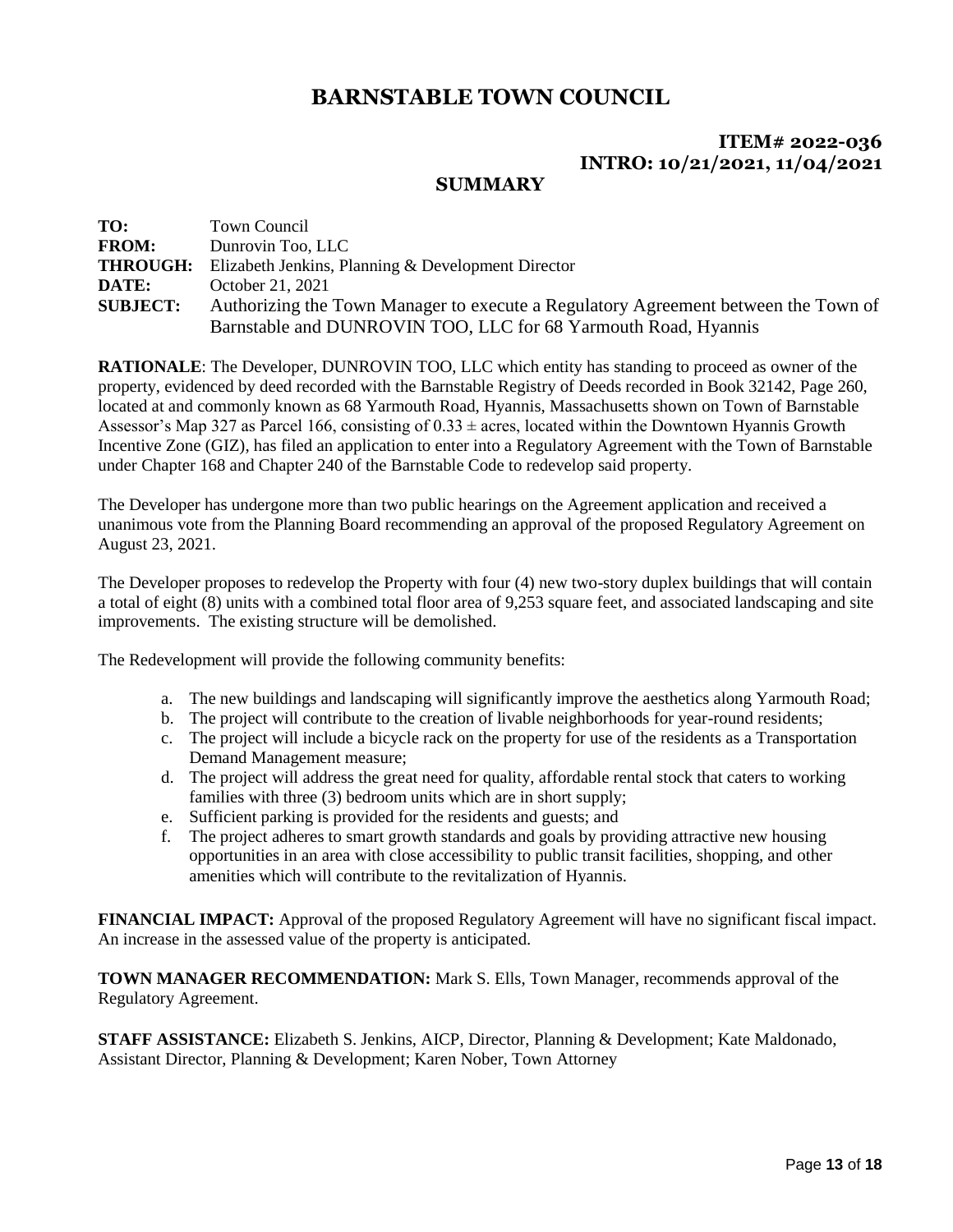# **A. OLD BUSINESS (May be acted upon) (Roll Call Majority)**

# **BARNSTABLE TOWN COUNCIL**

# **ITEM# 2022-037 INTRO: 10/21/2021, 11/04/2021**

## **2022-037 APPOINTMENTS TO A BOARD/COMMITTEE/COMMISSION**

**RESOLVED:** That the Town Council appoints the following individuals to a multiple-member Board/Committee/Commission: **Disability Commission:** Jerilyn DiCostanzo, as a regular member to a term expiring 6/2022; **Shellfish Advisory Committee:** Doug Crook, a regular member to a term expiring 06/2024; **Zoning Board of Appeals:** Denise Thorne Johnson, as an associate member to a term expiring 06/2023

**SPONSOR:** Appointments Committee

DATE ACTION TAKEN

10/21/2021 Refer to Second Reading 11/04/2021

\_\_\_\_\_\_\_\_\_ \_\_\_\_\_\_\_\_\_\_\_\_\_\_\_\_\_\_\_\_\_\_\_\_\_\_\_\_\_\_

- \_\_\_\_ Read Item
- Rationale
- \_\_\_\_ Council Discussion
- \_\_\_\_ Vote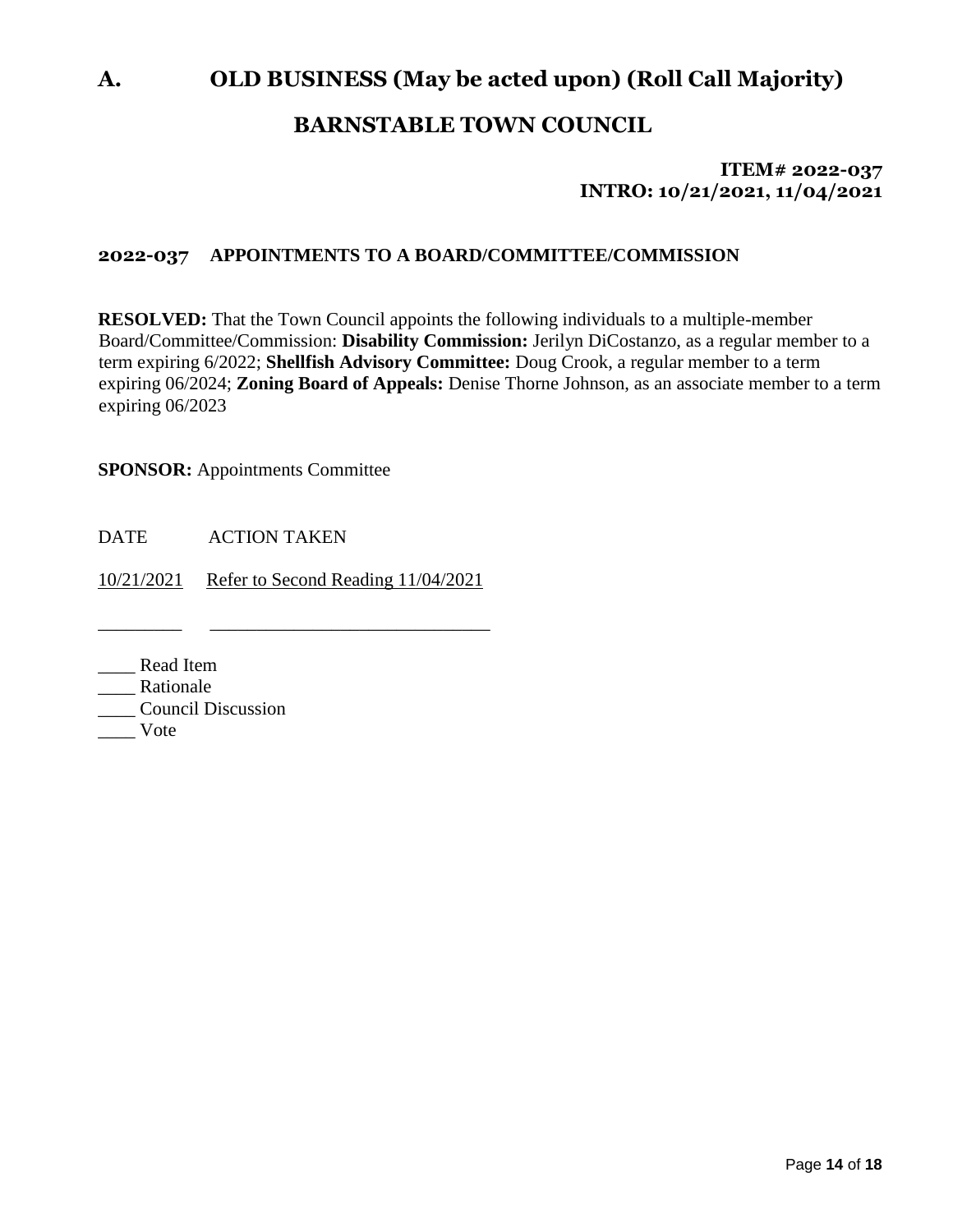# **B. NEW BUSINESS (May be acted upon) (Roll Call Majority)**

# **BARNSTABLE TOWN COUNCIL**

**ITEM# 2022-038 INTRO: 11/04/2021**

## **2022-038 AUTHORIZATION TO EXPEND A GRANT IN THE AMOUNT OF \$250,000 FROM THE COMMONWEALTH OF MASSACHUSETTS, DEPARTMENT OF HOUSING AND COMMUNITY DEVELOPMENT HOUSING CHOICE COMMUNITIES GRANT PROGRAM**

**RESOLVED:** That the Town Council does hereby authorize the Town Manager to contract for and expend a Housing Choice Communities grant in the amount of **\$250,000** from the Commonwealth of Massachusetts, Department of Housing and Community Development to support the planned replacement of the sewer pump station at 720 Main Street.

**SPONSOR:** Mark S. Ells, Town Manager

DATE ACTION TAKEN

\_\_\_\_\_\_\_\_\_\_\_\_\_ \_\_\_\_\_\_\_\_\_\_\_\_\_\_\_\_\_\_\_\_\_\_\_\_\_\_\_\_

\_\_\_\_\_\_\_\_\_\_\_\_ \_\_\_\_\_\_\_\_\_\_\_\_\_\_\_\_\_\_\_\_\_\_\_\_\_\_\_\_\_

\_\_\_\_ Read Item \_\_\_\_ Rationale \_\_\_\_ Council Discussion \_\_\_\_ Vote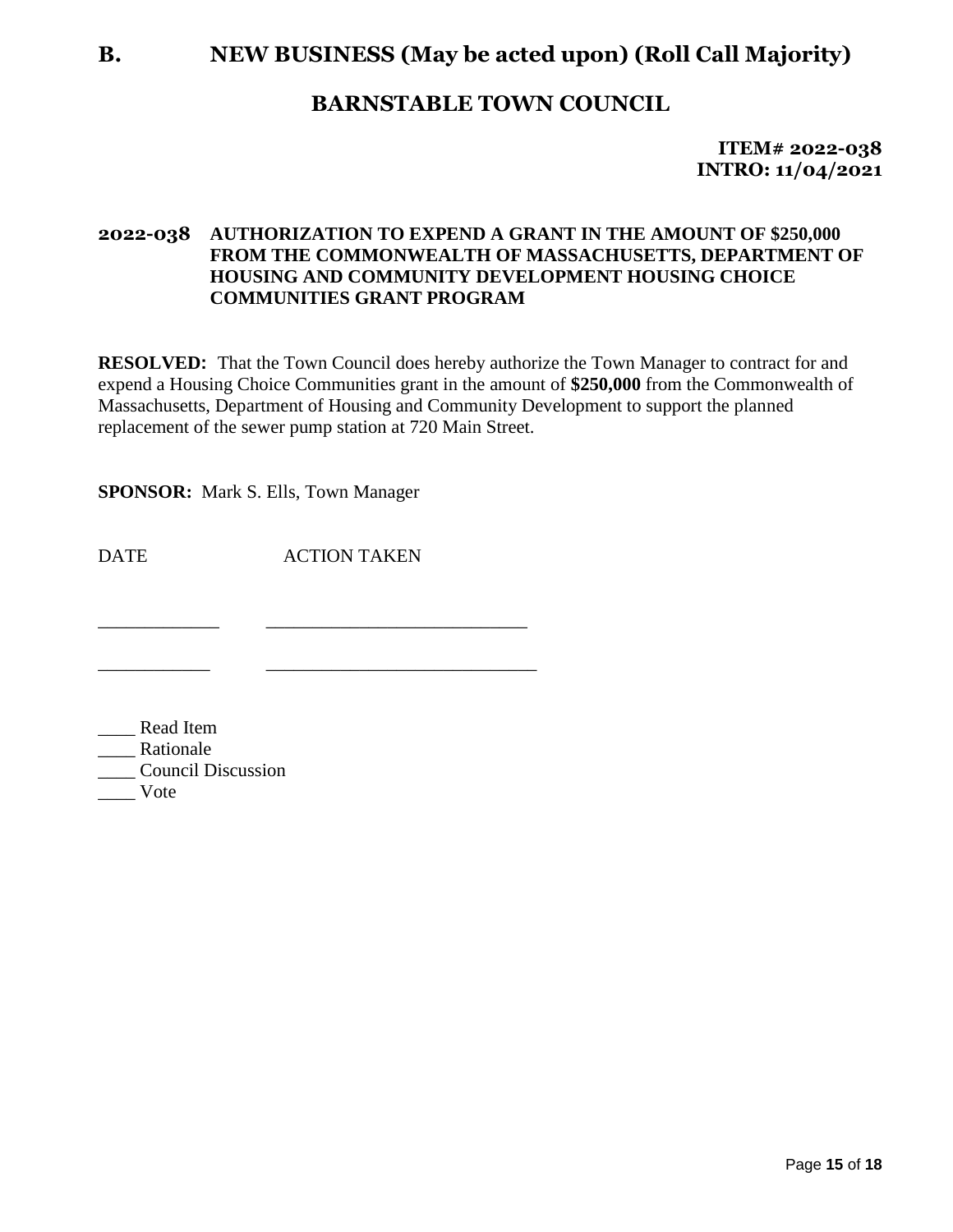## **ITEM# 2022-038 INTRO: 11/04/2021**

#### **SUMMARY**

| TO:             | <b>Town Council</b>                                                                 |
|-----------------|-------------------------------------------------------------------------------------|
| <b>FROM:</b>    | Mark Ells, Town Manager                                                             |
|                 | <b>THROUGH:</b> Elizabeth S. Jenkins, AICP, Planning & Development Director         |
| DATE:           | November 4, $2021$                                                                  |
| <b>SUBJECT:</b> | Authorization to expend a grant in the amount of \$250,000 from The Commonwealth of |
|                 | Massachusetts, Department of Housing and Community Development Housing Choice       |
|                 | <b>Communities Grant Program</b>                                                    |

**BACKGROUND:** As a designated Housing Choice Community, Barnstable was eligible to apply for a FY2022 Housing Choice Community Capital Grant. The Planning & Development Department, in cooperation with Department of Public Works, applied for and received this grant in the amount of \$250,000.

**ANALYSIS**: The acceptance of this grant will support the replacement of the existing 720 Main Street sewer pump station, which is currently over capacity, with a new sewer pump station to be located at 725 Main Street. The project will also re-route a large portion of the flow from the over-capacity sewers on South Street, which serves a significant area of the Hyannis Growth Incentive Zone (GIZ), thus resolving the capacity issues on South Street. The capacity constraints of the 720 Main Street sewer pump station and the South Street sewers limit development/redevelopment within a significant area of the GIZ. The new sewer pump station will play a vital role in supporting existing development and future redevelopment within the GIZ. The funds will be used for a portion of the total cost associated with design funding.

**FISCAL IMPACT:** The grant to support the design for the pump station replacement has no impact on the Department of Public Works operating budget; the remainder of the cost will be paid for by an approved capital project (2021-125) from the Water Pollution Control Enterprise Fund. No match is required by this grant program.

**TOWN MANAGER RECOMMENDATION**: Mark S. Ells, Town Manager, recommends acceptance of this grant.

**STAFF SUPPORT:** Kaitlyn Maldonado, Planning & Development Department Assistant Director; Griffin Beaudoin, Town Engineer, Department of Public Works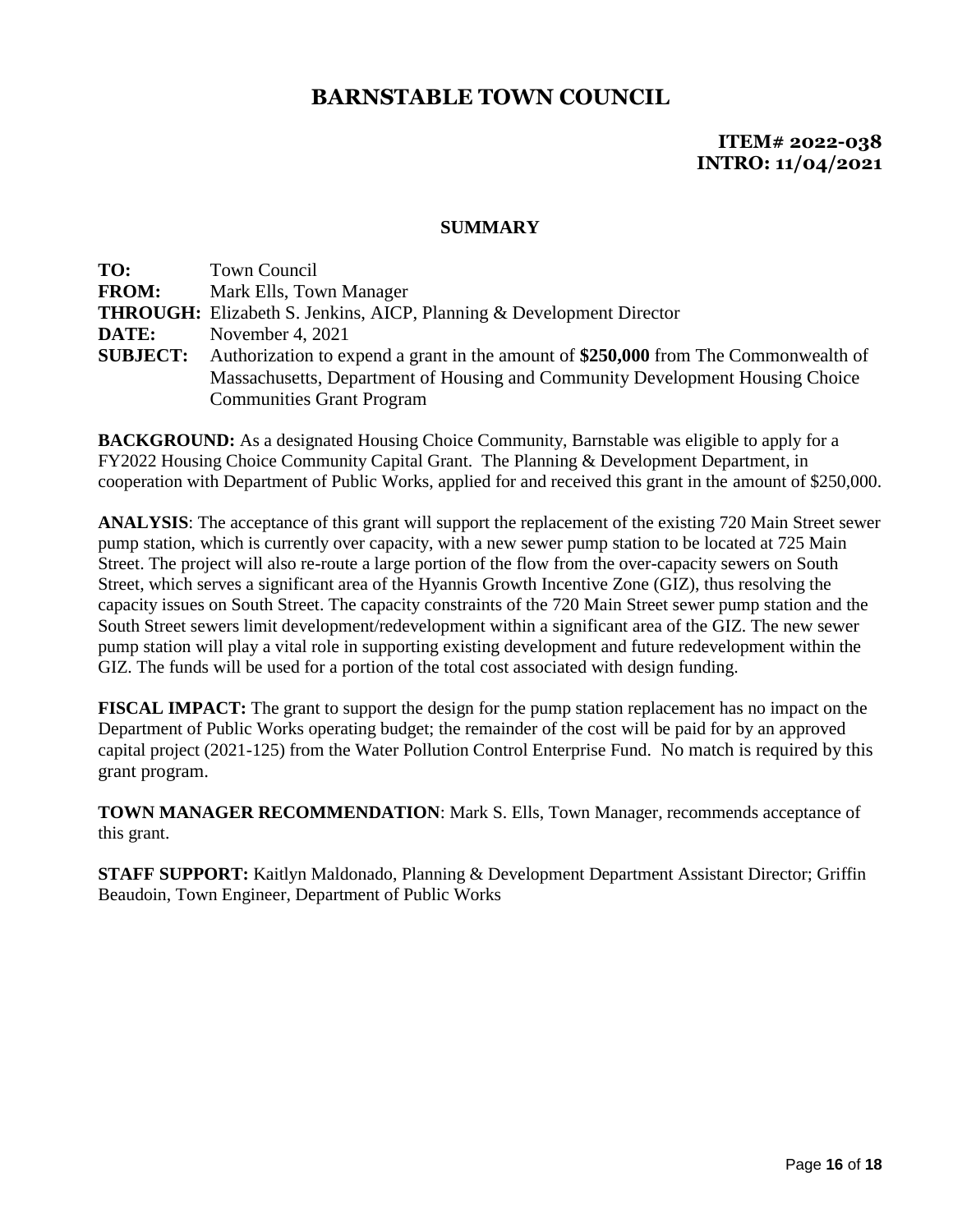# **B. NEW BUSINESS (Refer to Public Hearing 12/02/2021)**

# **BARNSTABLE TOWN COUNCIL**

**ITEM# 2022-039 INTRO: 11/04/2021**

## **2022-039 APPROPRIATION ORDER IN THE AMOUNT OF \$39,600 FOR THE PURPOSE**  O**F FUNDING SURVEY WORK FOR PROPOSED SIDEWALK IMPROVEMENTS ON EAST BAY ROAD AND WIANNO AVENUE IN OSTERVILLE VILLAGE**

**ORDERED:** That the amount of **\$39,600** be appropriated from the General Fund reserves for the purpose of funding survey work for proposed sidewalk improvements on East Bay Road and Wianno Avenue in Osterville Village, including the payment of costs incidental or related thereto; and that the Town Manager is authorized to contract for and expend the appropriation made available for these purposes.

**SPONSOR:** David W. Bogan, Town Councilor, Precinct 5

\_\_\_\_\_\_\_\_\_ \_\_\_\_\_\_\_\_\_\_\_\_\_\_\_\_\_\_\_\_\_\_\_\_\_\_\_\_\_\_

\_\_\_\_\_\_\_\_\_ \_\_\_\_\_\_\_\_\_\_\_\_\_\_\_\_\_\_\_\_\_\_\_\_\_\_\_\_\_\_

DATE ACTION TAKEN

\_\_\_\_ Read Item

- \_\_\_\_ Motion to Open Public Hearing
- \_\_\_\_ Rationale
- \_\_\_\_ Public Hearing
- \_\_\_\_ Close Public Hearing
- \_\_\_\_ Council Discussion
- \_\_\_\_ Vote